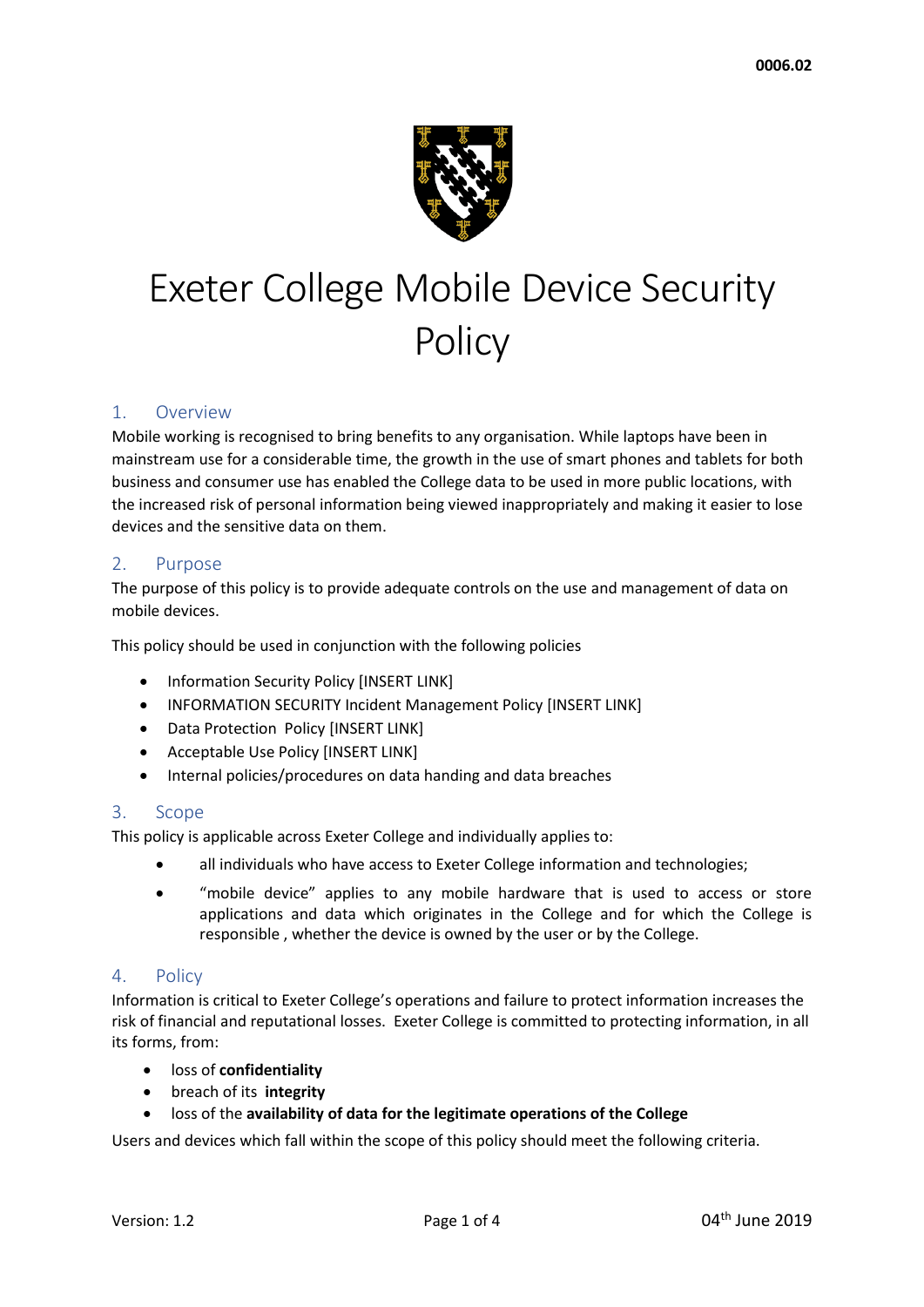#### 4.1. Mobile Device Security

- 1. Users must ensure that any mobile device that is used to access Exeter College's data should have the remote wipe capability of the device turned on to protect against potential loss or theft.
- 2. Users must ensure that any mobile device must be protected from unauthorised access by, at the very least, a 4-digit PIN, a passphrase or a biometric lock and must be configured to ensure an automatic lock after a period of inactivity; two minutes is the recommended maximum length of time
- 3. Users must ensure that only trustworthy applications from reputable sources are installed.
- 4. It is prohibited to connect to the College network any mobile device that has undergone a 'jailbreak' procedure.
- 5. Users must ensure that all mobile devices are configured to receive software updates from the manufacturer. All updates for the operating system or other industryrecognised 3<sup>rd</sup> parties, which access or store college data should be installed within one month of release.
- 6. Users must regularly ensure that they clean their albums (for photograph, videos and multimedia files), deleted box, download folders, document folders, recycling bin and other similar virtual folders on their device to avoid memory space clog up. Devices with low memory may not be able to receive messages regarding software updates.
- 7. Users must ensure that mobile devices are not be used to carry sensitive data for any longer then absolutely necessary and must comply with the College's Data Retention Policy.
- 8. All College-owned Mobile devices *must* be encrypted to protect any data that is on the device. All personal devices *must* be encrypted if being used to store personal or sensitive data; this includes emails which may contain information about students or colleagues.
- 9. If the equipment is owned by the College, a record of all serial numbers and identifying information should be recorded.

If your device does not meet these criteria then no College data should be stored or accessed on the device. For the avoidance of doubt, this would preclude adding your College email account to the device.

#### 4.2. Use of Personal Devices

Personal devices that meet the criteria above can be enabled to access the following services

- Eduroam/OWL
- Nexus Email
- The College Network via VPN and remote access
- University systems publicly available and protected by SSO
- Personal laptops may be connected to the College internal LAN providing they have up to date OS security patches, sufficient anti-virus/spyware/ransomware protection. They will only be permitted on a secure VLAN providing restricted access to College systems.

#### 4.3. Use of College-owned Equipment

If you have been provided with a College-owned device then you are responsible for:

- Looking after the device with all due care and attention
- Ensuring the device is safe and securely kept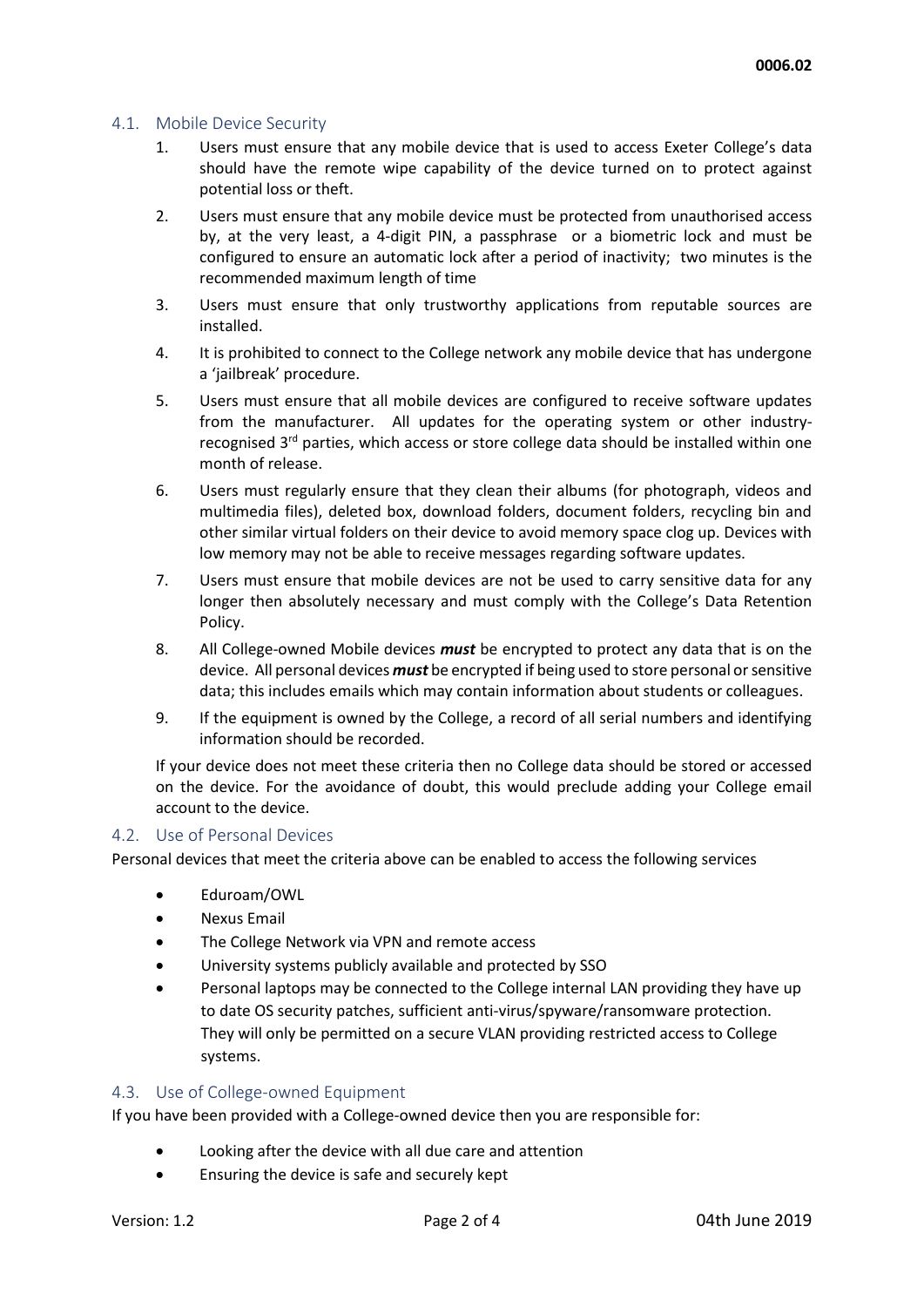- Devices must meet all the security restrictions in 4.1
- All devices **must** be encrypted if they store personal or sensitive data.

#### *4.3.1. Personal use of College-owned Equipment*

Reasonable personal use is allowed, providing the use conforms to the College Acceptable Use Policy. Reasonable personal use includes, but is not limited to

- Internet Use
- Creation of personal data or documents.
- Entertainment

Exeter College takes no responsibility for personal data stored on College-owned devices. Data may be liable to be wiped remotely if the device is lost or stolen this includes, but is not limited to photographs, contacts and video recordings.

#### 4.4. Lost or stolen devices

If any **personal or College-owned** device with College or University data on it is lost or stolen, this must be reported to Exeter College IT Department as a security incident. All efforts should be taken to notify Exeter IT a[t InfoSec@exeter.ox.ac.uk](mailto:InfoSec@exeter.ox.ac.uk) **immediately.** Where the loss or theft of a device may have resulted in a loss of personal data, no matter how small, this must **ALSO** be reported to the College Data Protection Officer (DPO) at [dataprotection@exeter.ox.ac.uk](mailto:dataprotection@exeter.ox.ac.uk) **immediately**.

A remote wipe of the device should be triggered.

Users should ensure they change passwords for any system that was stored on the device, particularly their single log-on password for the University system, which included NEXUS.

#### 4.5. Encryption

Enabling encryption and the options available will vary by device and operating system. The Exeter IT Department will assist with enabling encryption on your device. The basic settings should be:

- Encryption is enabled
- All disks/partitions/storage cards which store college data should be encrypted
- Where available default keys should not be used
- Where available Secure Startup/Boot should be enabled

# 5. Enforcement/Compliance

Wilful failure to comply with the policy will be treated extremely seriously by Exeter College and may result in disciplinary action.

# 6. Responsibilities

The following bodies and individuals have specific information security responsibilities:

- **The Rector** is accountable for the effective implementation of this policy, and supporting information security rules and standards, within Exeter College
- **Governing Body** has executive responsibility for information security within Exeter College.Specifically, Governing Body has responsibility for overseeing the management of the security risks to Exeter College staff and students, its infrastructure and its information.
- **The Finance & Estates Bursar is responsible for establishing and maintaining the Exeter** College information security management framework to ensure the availability, integrity and confidentiality Exeter College information. The Finance & Estates Bursar will lead on